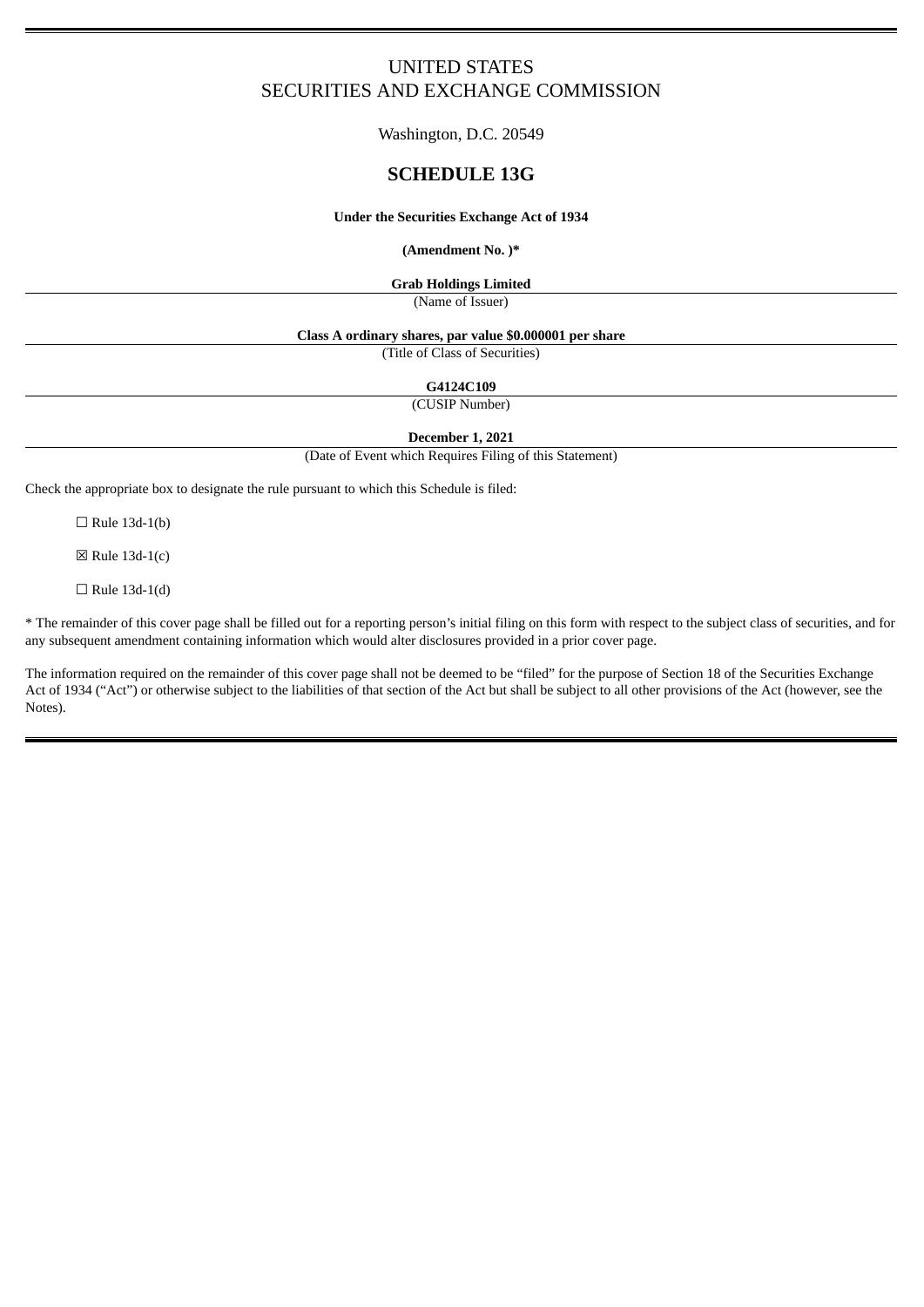|                                                                                                              | <b>NAME OF REPORTING PERSON</b>                                         |                                                              |                                 |  |  |  |  |  |
|--------------------------------------------------------------------------------------------------------------|-------------------------------------------------------------------------|--------------------------------------------------------------|---------------------------------|--|--|--|--|--|
|                                                                                                              | Didi Global Inc.                                                        |                                                              |                                 |  |  |  |  |  |
| $\overline{2}$                                                                                               | CHECK THE APPROPRIATE BOX IF A MEMBER OF A GROUP                        | (a) $\Box$<br>(b)                                            |                                 |  |  |  |  |  |
| В                                                                                                            | <b>SEC USE ONLY</b>                                                     |                                                              |                                 |  |  |  |  |  |
| 4                                                                                                            | CITIZENSHIP OR PLACE OF ORGANIZATION                                    |                                                              |                                 |  |  |  |  |  |
|                                                                                                              | Cayman Islands                                                          |                                                              |                                 |  |  |  |  |  |
|                                                                                                              |                                                                         | 5                                                            | <b>SOLE VOTING POWER</b>        |  |  |  |  |  |
| <b>NUMBER OF</b><br>SHARES BENEFICIALLY<br><b>OWNED</b><br>BY EACH REPORTING<br><b>PERSON</b><br><b>WITH</b> |                                                                         |                                                              |                                 |  |  |  |  |  |
|                                                                                                              |                                                                         | 6                                                            | <b>SHARED VOTING POWER</b>      |  |  |  |  |  |
|                                                                                                              |                                                                         |                                                              | 280,175,307                     |  |  |  |  |  |
|                                                                                                              |                                                                         | 7                                                            | <b>SOLE DISPOSITIVE POWER</b>   |  |  |  |  |  |
|                                                                                                              |                                                                         |                                                              |                                 |  |  |  |  |  |
|                                                                                                              |                                                                         | 8                                                            | <b>SHARED DISPOSITIVE POWER</b> |  |  |  |  |  |
|                                                                                                              |                                                                         |                                                              | 280,175,307                     |  |  |  |  |  |
| 9                                                                                                            |                                                                         | AGGREGATE AMOUNT BENEFICIALLY OWNED BY EACH REPORTING PERSON |                                 |  |  |  |  |  |
|                                                                                                              | 280,175,307(1)                                                          |                                                              |                                 |  |  |  |  |  |
| 10                                                                                                           | CHECK IF THE AGGREGATE AMOUNT IN ROW (9) EXCLUDES CERTAIN SHARES $\Box$ |                                                              |                                 |  |  |  |  |  |
| $\overline{11}$                                                                                              |                                                                         | PERCENT OF CLASS REPRESENTED BY AMOUNT IN ROW (9)            |                                 |  |  |  |  |  |
|                                                                                                              | $7.5\%(2)(3)$                                                           |                                                              |                                 |  |  |  |  |  |
| 12                                                                                                           |                                                                         | TYPE OF REPORTING PERSON                                     |                                 |  |  |  |  |  |
|                                                                                                              | CO                                                                      |                                                              |                                 |  |  |  |  |  |

(1) Represents shares held through Didi Global Inc., formerly known as Xiaoju Kuaizhi Inc., and Marvelous Yarra Limited, a wholly owned subsidiary of Didi Global Inc.

(2) Represents the quotient obtained by dividing (a) the number of Class A ordinary shares beneficially owned by the Reporting Persons as set forth in Row 9 by (b) all of the Issuer's Class A ordinary shares and Class B ordinary shares, as converted only for the purpose of computing the percentage ownership of the Reporting Persons and reported by the Issuer on Form 424(b)(3) filed with the Commission on November 19, 2021.

(3) Each Class A ordinary share is entitled to one vote, and each Class B ordinary share is entitled to forty-five votes.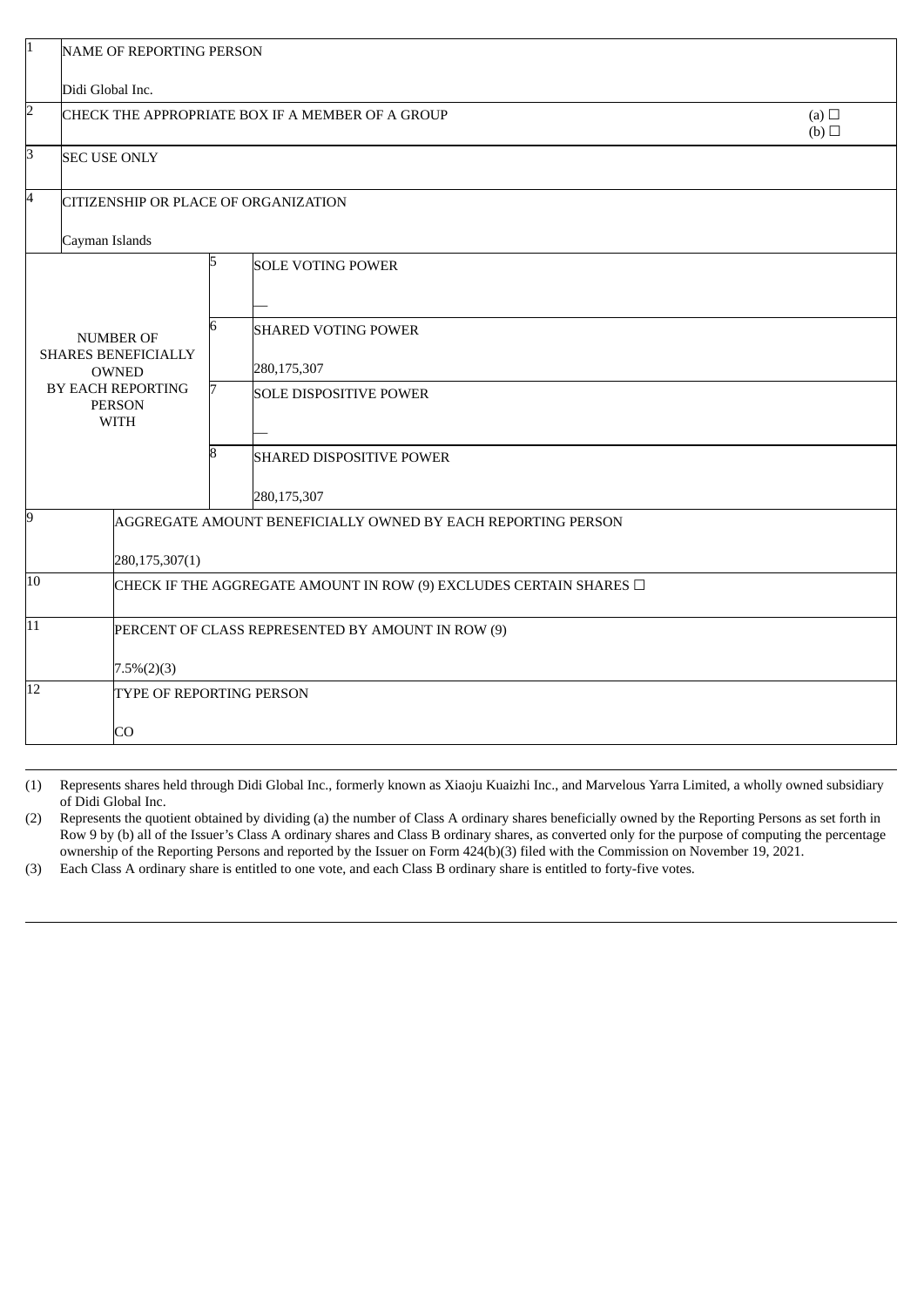| 1                                                                                                                   | NAME OF REPORTING PERSON                          |                                                                         |                                 |                          |  |  |  |  |  |
|---------------------------------------------------------------------------------------------------------------------|---------------------------------------------------|-------------------------------------------------------------------------|---------------------------------|--------------------------|--|--|--|--|--|
|                                                                                                                     |                                                   | Marvelous Yarra Limited                                                 |                                 |                          |  |  |  |  |  |
| $\overline{2}$                                                                                                      | CHECK THE APPROPRIATE BOX IF A MEMBER OF A GROUP  |                                                                         |                                 |                          |  |  |  |  |  |
| 3                                                                                                                   |                                                   | <b>SEC USE ONLY</b>                                                     |                                 |                          |  |  |  |  |  |
| 4                                                                                                                   |                                                   | <b>CITIZENSHIP OR PLACE OF ORGANIZATION</b>                             |                                 |                          |  |  |  |  |  |
|                                                                                                                     |                                                   | <b>British Virgin Islands</b>                                           |                                 |                          |  |  |  |  |  |
|                                                                                                                     |                                                   |                                                                         |                                 | <b>SOLE VOTING POWER</b> |  |  |  |  |  |
| <b>NUMBER OF</b><br><b>SHARES BENEFICIALLY</b><br><b>OWNED</b><br>BY EACH REPORTING<br><b>PERSON</b><br><b>WITH</b> |                                                   |                                                                         |                                 |                          |  |  |  |  |  |
|                                                                                                                     |                                                   | 6                                                                       | <b>SHARED VOTING POWER</b>      |                          |  |  |  |  |  |
|                                                                                                                     |                                                   |                                                                         | 280,175,307                     |                          |  |  |  |  |  |
|                                                                                                                     |                                                   |                                                                         | <b>SOLE DISPOSITIVE POWER</b>   |                          |  |  |  |  |  |
|                                                                                                                     |                                                   |                                                                         |                                 |                          |  |  |  |  |  |
|                                                                                                                     |                                                   |                                                                         | <b>SHARED DISPOSITIVE POWER</b> |                          |  |  |  |  |  |
|                                                                                                                     |                                                   |                                                                         |                                 | 280,175,307              |  |  |  |  |  |
| 9                                                                                                                   |                                                   | AGGREGATE AMOUNT BENEFICIALLY OWNED BY EACH REPORTING PERSON            |                                 |                          |  |  |  |  |  |
|                                                                                                                     |                                                   |                                                                         |                                 |                          |  |  |  |  |  |
| $\overline{10}$                                                                                                     |                                                   | CHECK IF THE AGGREGATE AMOUNT IN ROW (9) EXCLUDES CERTAIN SHARES $\Box$ |                                 |                          |  |  |  |  |  |
| $\overline{11}$                                                                                                     | PERCENT OF CLASS REPRESENTED BY AMOUNT IN ROW (9) |                                                                         |                                 |                          |  |  |  |  |  |
|                                                                                                                     |                                                   | $7.5\%(2)(3)$                                                           |                                 |                          |  |  |  |  |  |
| 12                                                                                                                  |                                                   | TYPE OF REPORTING PERSON                                                |                                 |                          |  |  |  |  |  |
|                                                                                                                     |                                                   | CO                                                                      |                                 |                          |  |  |  |  |  |

(1) Represents shares held through Didi Global Inc., formerly known as Xiaoju Kuaizhi Inc., and Marvelous Yarra Limited, a wholly owned subsidiary of Didi Global Inc.

(2) Represents the quotient obtained by dividing (a) the number of Class A ordinary shares beneficially owned by the Reporting Persons as set forth in Row 9 by (b) all of the Issuer's Class A ordinary shares and Class B ordinary shares, as converted only for the purpose of computing the percentage ownership of the Reporting Persons and reported by the Issuer on Form 424(b)(3) filed with the Commission on November 19, 2021.

(3) Each Class A ordinary share is entitled to one vote, and each Class B ordinary share is entitled to forty-five votes.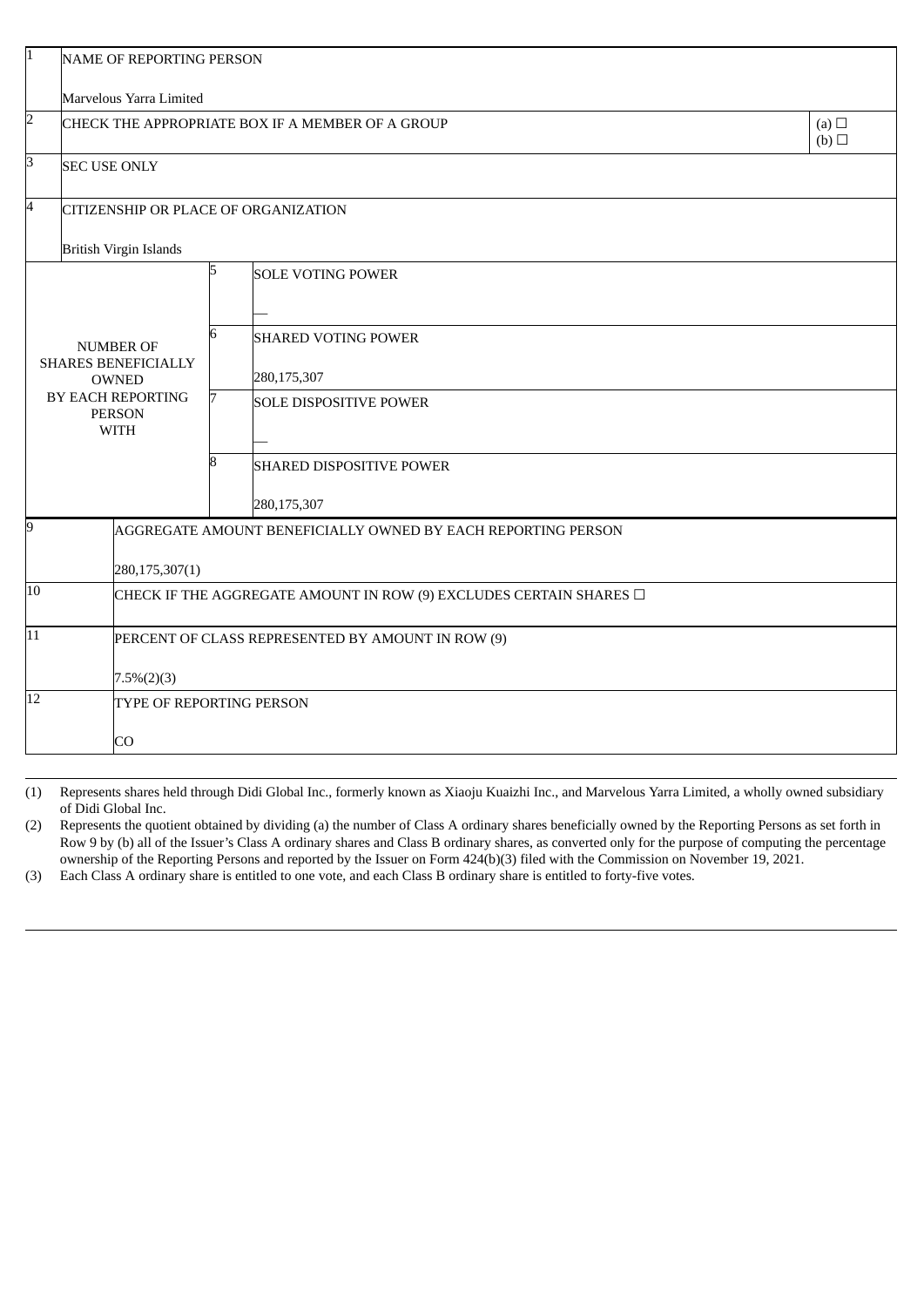**ITEM 1.** (a) Name of Issuer:

Grab Holdings Limited (the "**Issuer**")

(b) Address of Issuer's Principal Executive Offices:

3 Media Close, #01-03/06, Singapore 138498.

**ITEM 2.** (a) Name of Person Filing:

This Schedule 13G is being filed by Didi Global Inc. and Marvelous Yarra Limited (each a "**Reporting Person**", and collectively, the "**Reporting Persons**").

(b) Address of Principal Business Office, or if None, Residence:

The address of the Reporting Persons is No. 1 Block B, Shangdong Digital Valley, No. 8 Dongbeiwang West Road, Haidian District, Beijing, People's Republic of China.

(c) Citizenship or Place of Organization:

See row 4 of the cover pages to this Schedule 13G.

(d) Title of Class of Securities:

This Schedule 13G relates to the Issuer's Class A ordinary shares, par value \$0.000001 per share.

(e) CUSIP Number:

G4124C109

### ITEM 3. IF THIS STATEMENT IS FILED PURSUANT TO SS.240.13D-1(B) OR 240.13D-2(B) OR (C), CHECK WHETHER THE PERSON **FILING IS A:**

- o Broker or dealer registered under Section 15 of the Act (15 U.S.C. 78o);
- o Bank as defined in Section 3(a)(6) of the Act (15 U.S.C. 78c);
- o Insurance company as defined in Section 3(a)(19) of the Act (15 U.S.C. 78c);
- o Investment company registered under Section 8 of the Investment Company Act of 1940 (15 U.S.C. 80a-8);
- o An investment adviser in accordance with § 240.13d-1(b)(1)(ii)(E);
- o An employee benefit plan or endowment fund in accordance with § 240.13d-1(b)(1)(ii)(F);
- o A parent holding company or control person in accordance with  $\S 240.13d-1(b)(1)(ii)(G);$
- o A savings association as defined in Section 3(b) of the Federal Deposit Insurance Act (12 U.S.C. 1813);
- o A church plan that is excluded from the definition of an investment company under Section  $3(c)(14)$  of the
- Investment Company Act (15 U.S.C. 80a-3);
- o A non-U.S. institution in accordance with § 240.13d-1(b)(1)(ii)(J);
- o Group, in accordance with § 240.13d-1(b)(1)(ii)(K).

If filing as a non-U.S. institution in accordance with  $\S$  240.13d-1(b)(1)(ii)(J), please specify the type of institution:

#### **ITEM 4. OWNERSHIP.**

The information with respect to the Reporting Persons' ownership is incorporated by reference to items (5) - (9) and (11) of the cover pages to this Schedule 13G for the Reporting Persons, respectively.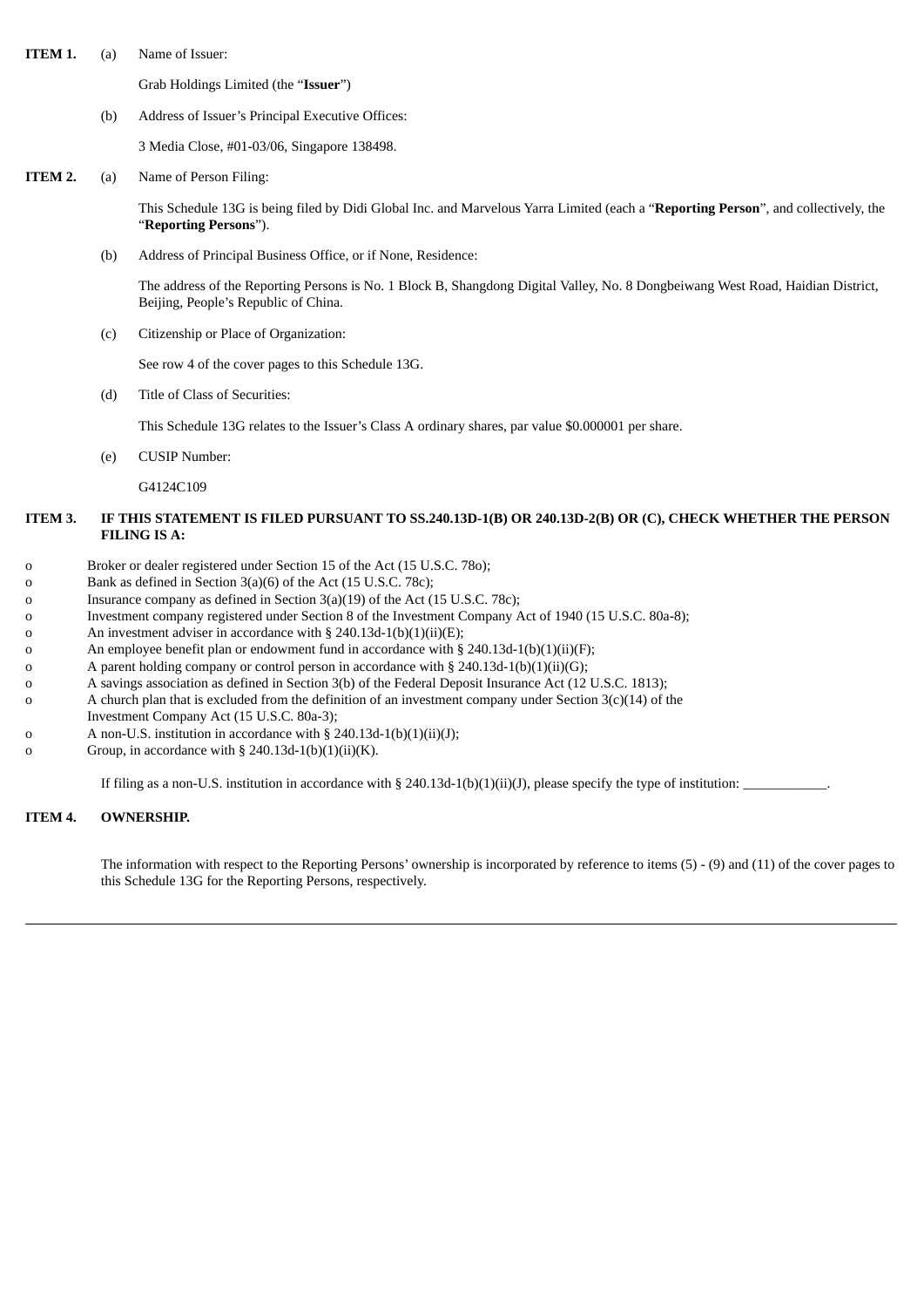#### **ITEM 5. OWNERSHIP OF FIVE PERCENT OR LESS OF A CLASS.**

If this statement is being filed to report the fact that as of the date hereof the reporting person has ceased to be the beneficial owner of more than 5 percent of the class of securities, check the following.  $\Box$ 

### **ITEM 6. OWNERSHIP OF MORE THAN FIVE PERCENT ON BEHALF OF ANOTHER PERSON.**

Not Applicable.

#### **ITEM 7. IDENTIFICATION AND CLASSIFICATION OF THE SUBSIDIARY WHICH ACQUIRED THE SECURITY BEING REPORTED ON BY THE PARENT HOLDING COMPANY.**

Not Applicable.

### **ITEM 8. IDENTIFICATION AND CLASSIFICATION OF MEMBERS OF THE GROUP.**

Not Applicable.

### **ITEM 9. NOTICE OF DISSOLUTION OF GROUP.**

Not Applicable.

#### **ITEM 10. CERTIFICATIONS.**

By signing below I certify that, to the best of my knowledge and belief, the securities referred to above were not acquired and are not held for the purpose of or with the effect of changing or influencing the control of the issuer of the securities and were not acquired and are not held in connection with or as a participant in any transaction having that purpose or effect.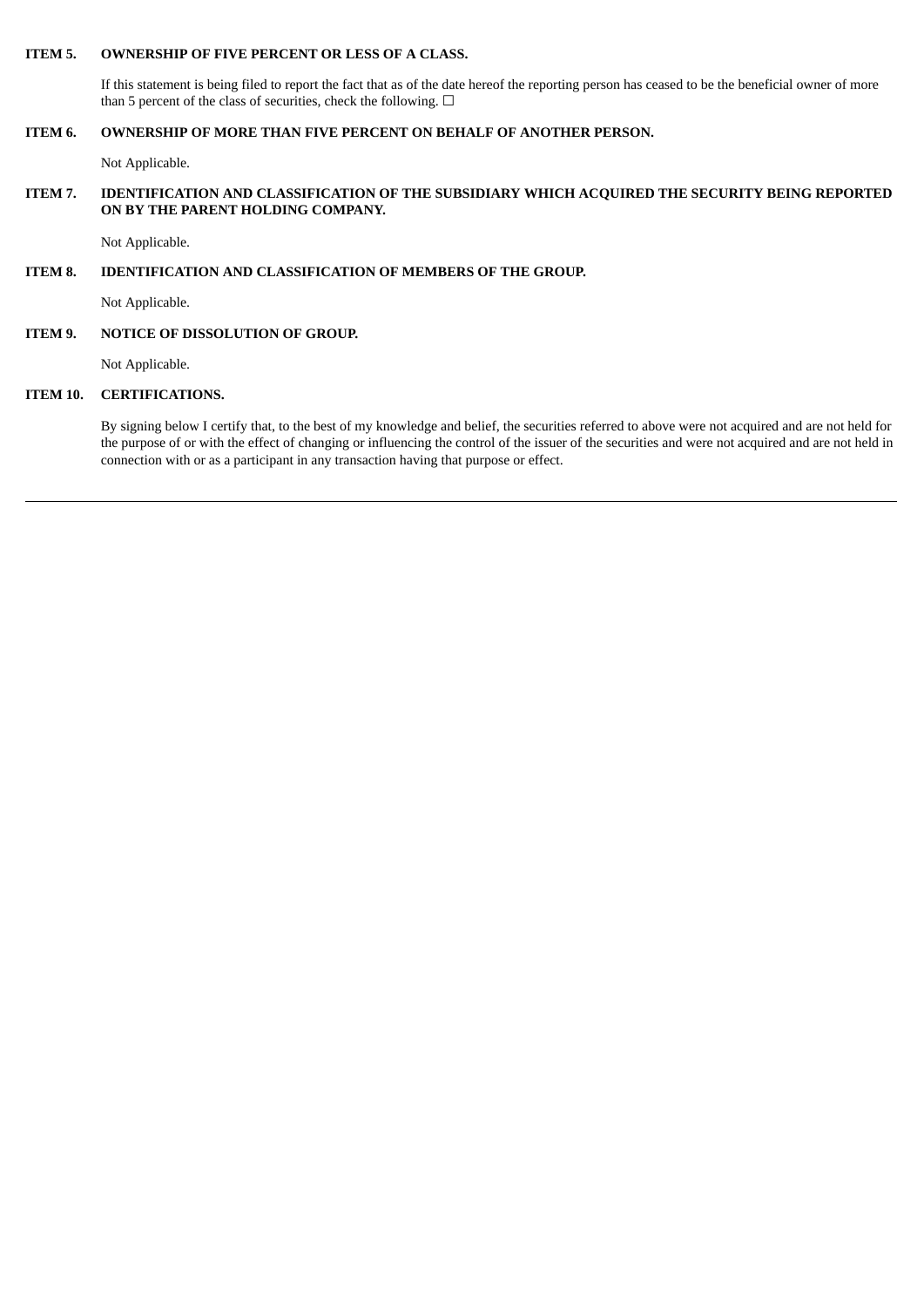## **SIGNATURE**

After reasonable inquiry and to the best of my knowledge and belief, I certify that the information set forth in this statement is true, complete and correct.

Dated: December 13, 2021

**Didi Global Inc.**

By: /s/ Will Wei Cheng Name: Will Wei Cheng Title: Chairman of the Board of Directors and Chief Executive Officer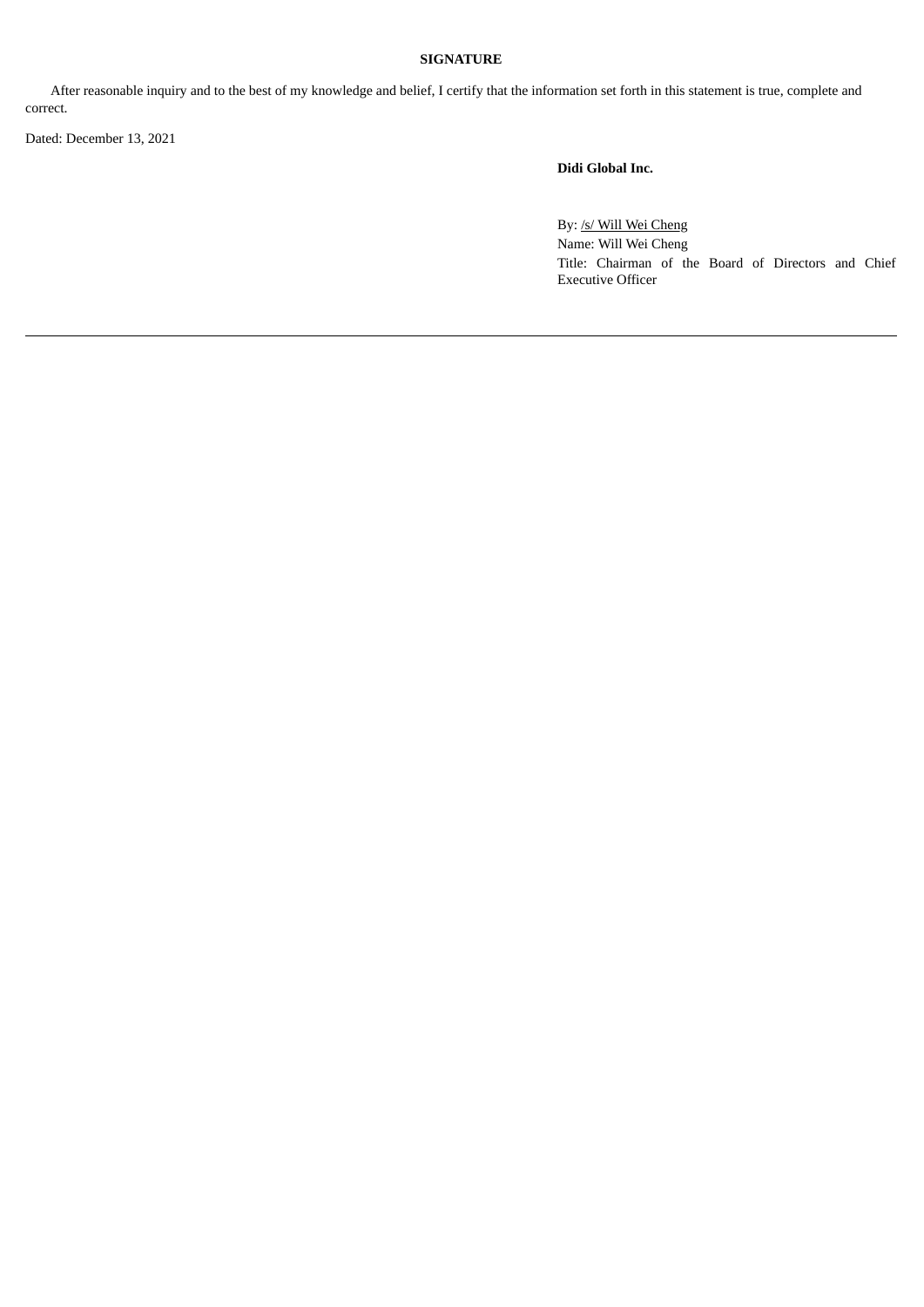## **SIGNATURE**

After reasonable inquiry and to the best of my knowledge and belief, I certify that the information set forth in this statement is true, complete and correct.

Dated: December 13, 2021

**Marvelous Yarra Limited**

By: /s/ Will Wei Cheng Name: Will Wei Cheng Title: Director